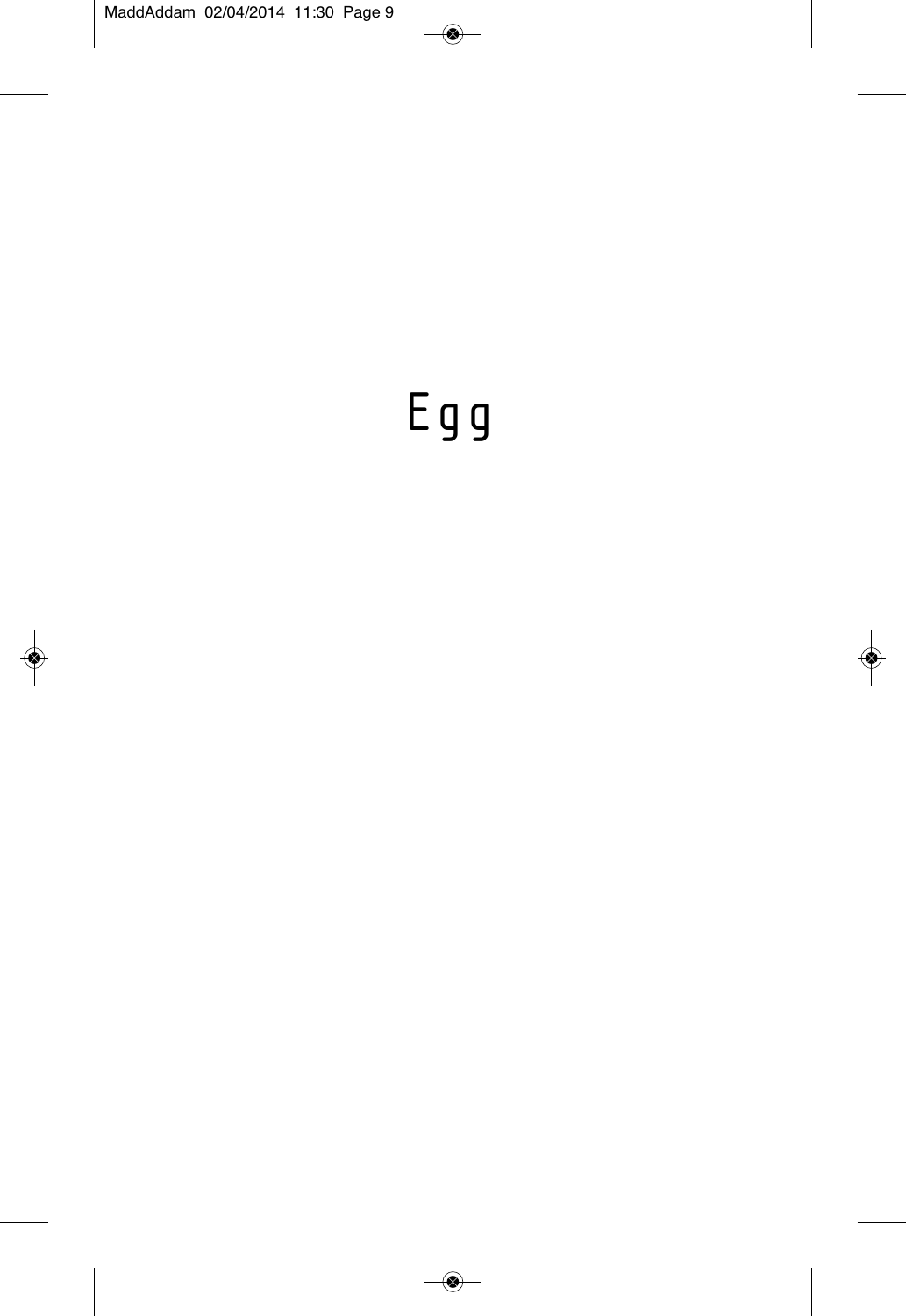The Story of the Egg, and of Oryx and Crake, and how they made People and Animals; and of the Chaos; and of Snowmanthe-Jimmy; and of the Smelly Bone and the coming of the Two Bad Men

In the beginning, you lived inside the Egg. That is where Crake made you.

Yes, good, kind Crake. Please stop singing or I can't go on with the story.

The Egg was big and round and white, like half a bubble, and there were trees inside it with leaves and grass and berries. All the things you like to eat.

Yes, it rained inside the Egg.

No, there was not any thunder.

Because Crake did not want any thunder inside the Egg.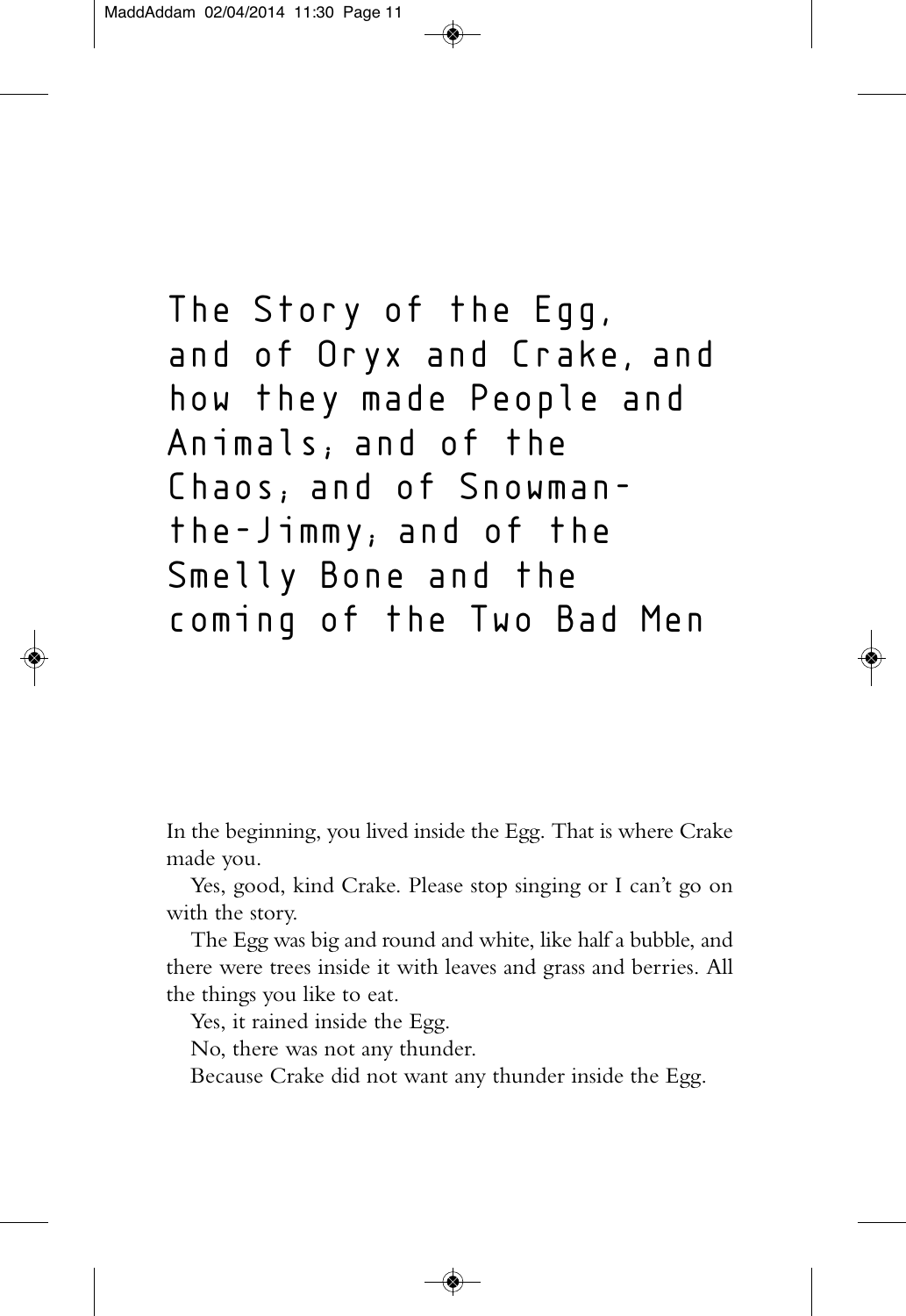And all around the Egg was the chaos, with many, many people who were not like you.

Because they had an extra skin. That skin is called *clothes.* Yes, like mine.

And many of them were bad people who did cruel and hurtful things to one another, and also to the animals. Such as . . . We don't need to talk about those things right now.

And Oryx was very sad about that, because the animals were her Children. And Crake was sad because Oryx was sad.

And the chaos was everywhere outside the Egg. But inside the Egg there was no chaos. It was peaceful there.

And Oryx came every day to teach you. She taught you what to eat, she taught you to make fire, she taught you about the animals, her Children. She taught you to purr if a person is hurt. And Crake watched over you.

Yes, good, kind Crake. Please stop singing. You don't have to sing every time. I'm sure Crake likes it, but he also likes this story and he wants to hear the rest.

Then one day Crake got rid of the chaos and the hurtful people, to make Oryx happy, and to clear a safe place for you to live in.

Yes, that did make things smell very bad for a while.

And then Crake went to his own place, up in the sky, and Oryx went with him.

I don't know why they went. It must have been a good reason. And they left Snowman-the-Jimmy to take care of you, and he brought you to the seashore. And on Fish Days you caught a fish for him, and he ate it.

I know you would never eat a fish, but Snowman-the-Jimmy is different.

Because he has to eat a fish or he would get very sick.

Because that is the way he is made.

Then one day Snowman-the-Jimmy went to see Crake. And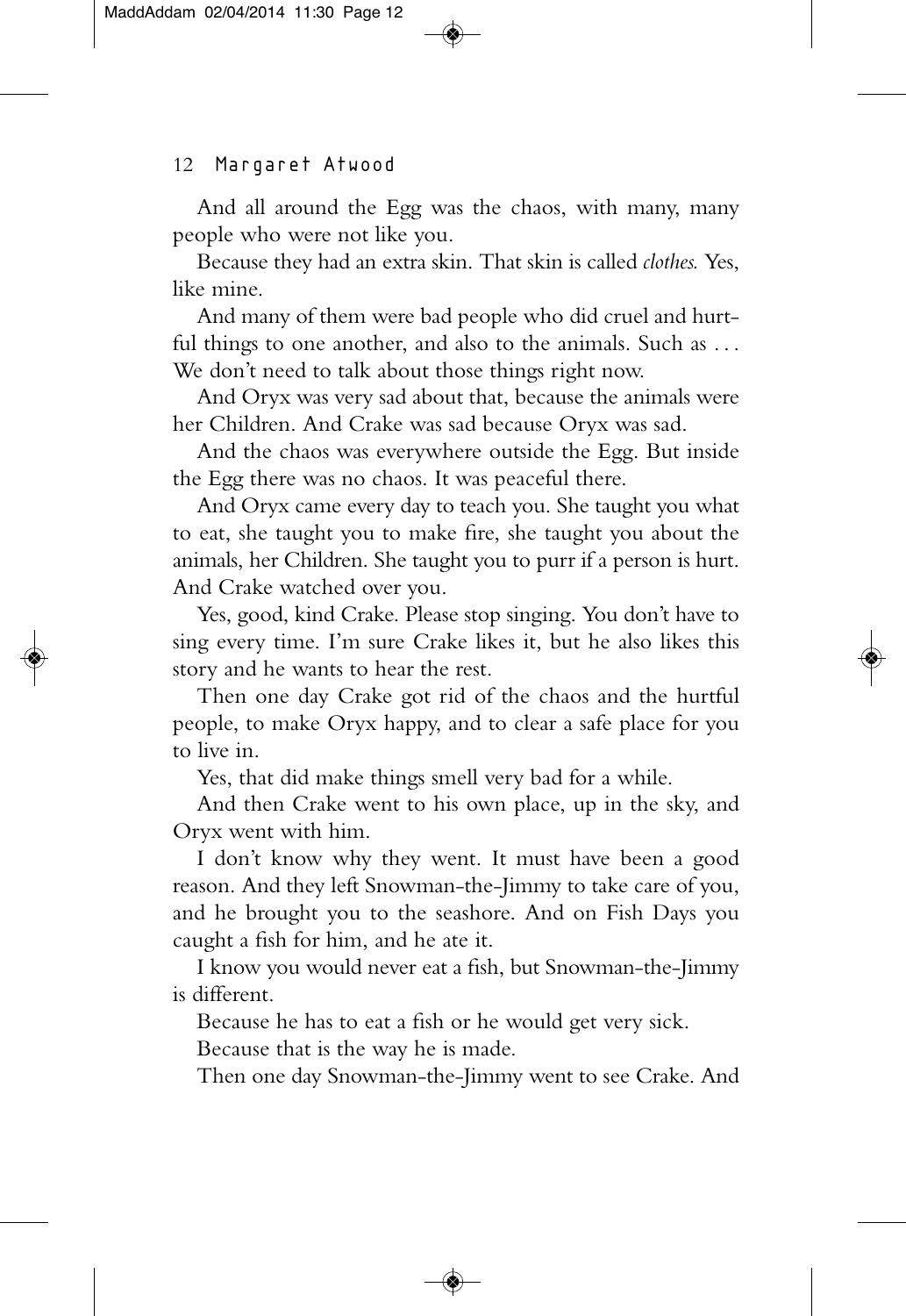when he came back, there was a hurt on his foot. And you purred on it, but it did not get better.

And then the two bad men came. They were left over from the chaos.

I don't know why Crake didn't clear them away. Maybe they were hiding under a bush, so he didn't see them. But they'd caught Amanda, and they were doing cruel and hurtful things to her.

We don't need to talk about those things right now.

And Snowman-the-Jimmy tried to stop them. And then I came, and Ren, and we caught the two bad men and tied them to a tree with a rope. Then we sat around the fire and ate soup. Snowman-the-Jimmy ate the soup, and Ren, and Amanda. Even the two bad men ate the soup.

Yes, there was a bone in the soup. Yes, it was a smelly bone.

I know you do not eat a smelly bone. But many of the Children of Oryx like to eat such bones. Bobkittens eat them, and rakunks, and pigoons, and liobams. They all eat smelly bones. And bears eat them.

I will tell you what a bear is later.

We don't need to talk any more about smelly bones right now.

And as they were all eating the soup, you came with your torches, because you wanted to help Snowman-the-Jimmy, because of his hurt foot. And because you could tell there were some women who were blue, so you wanted to mate with them.

You didn't understand about the bad men, and about why they had a rope on them. It is not your fault they ran away into the forest. Don't cry.

Yes, Crake must be very angry with the bad men. Perhaps he will send some thunder.

Yes, good, kind Crake.

Please stop singing.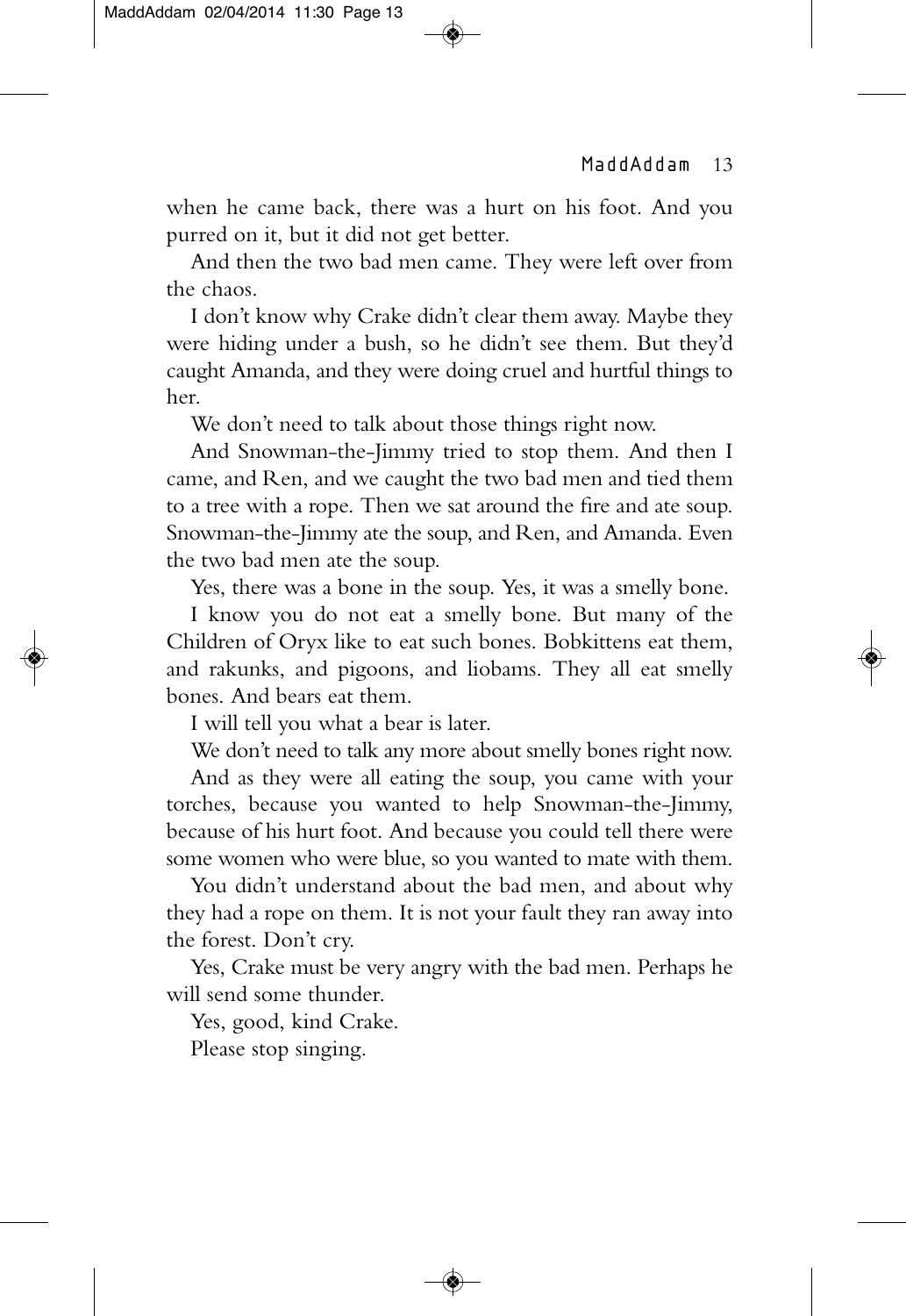## Rope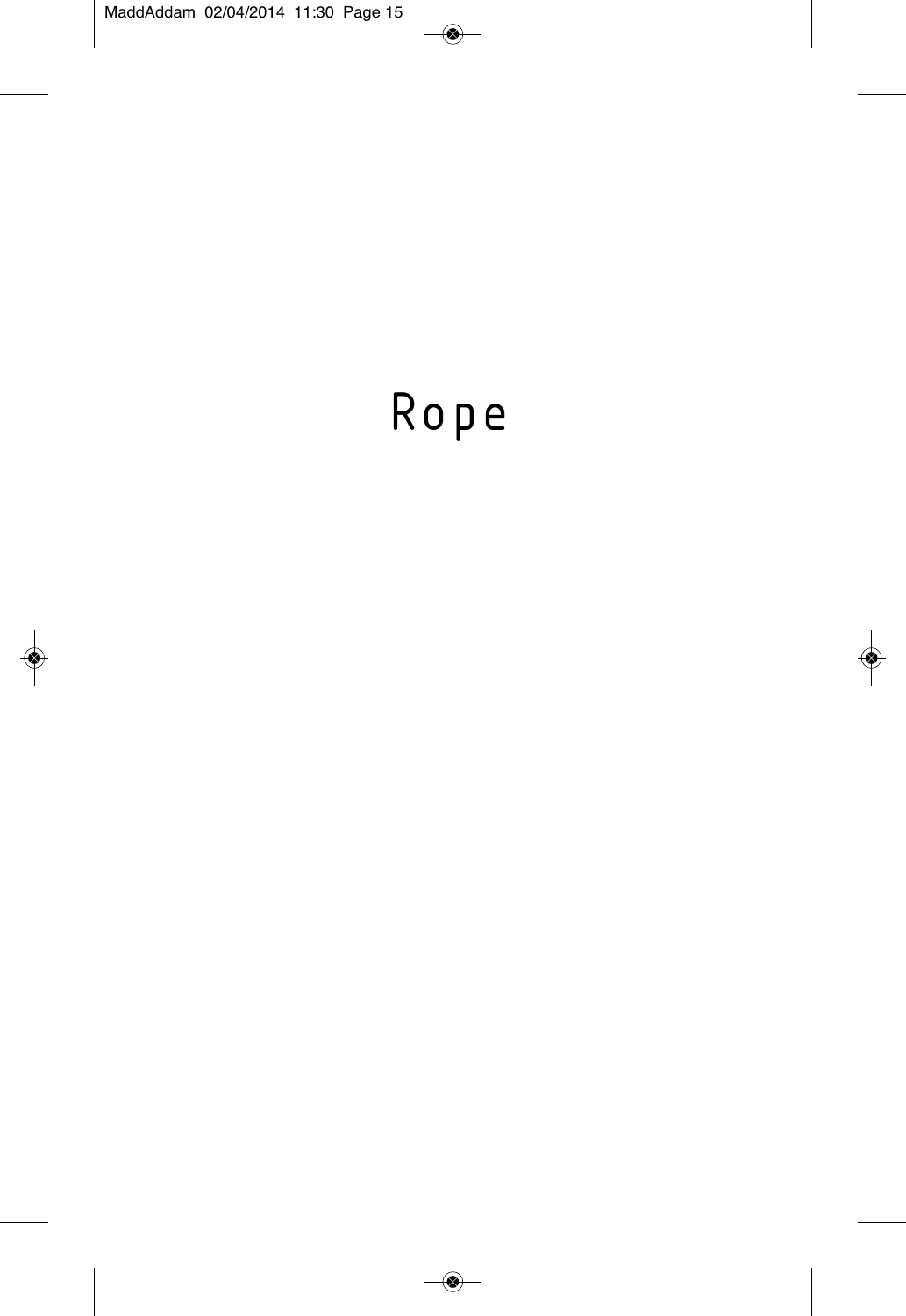### Rope

About the events of that evening – the events that set human malice loose in the world again – Toby later made two stories. The first story was the one she told out loud, to the Children of Crake; it had a happy outcome, or as happy as she could manage. The second, for herself alone, was not so cheerful. It was partly about her own idiocy, her failure to pay attention, but also it was about speed. Everything had happened so quickly.

She'd been tired, of course; she must have been suffering from an adrenalin plunge. After all, she'd been going strong for two days with a lot of stress and not much to eat.

The day before, she and Ren had left the safety of the MaddAddam cobb-house enclave that sheltered the few survivors from the global pandemic that had wiped out humanity. They'd been tracking Ren's best friend, Amanda, and they'd found her just in time because the two Painballers who'd been using her had almost used her up. Toby was familiar with the ways of such men: she'd been almost killed by one of them before she'd become a God's Gardener. Anyone who'd survived Painball more than once had been reduced to the reptilian brain. Sex until you were worn to a fingernail was their mode; after that, you were dinner. They liked the kidneys.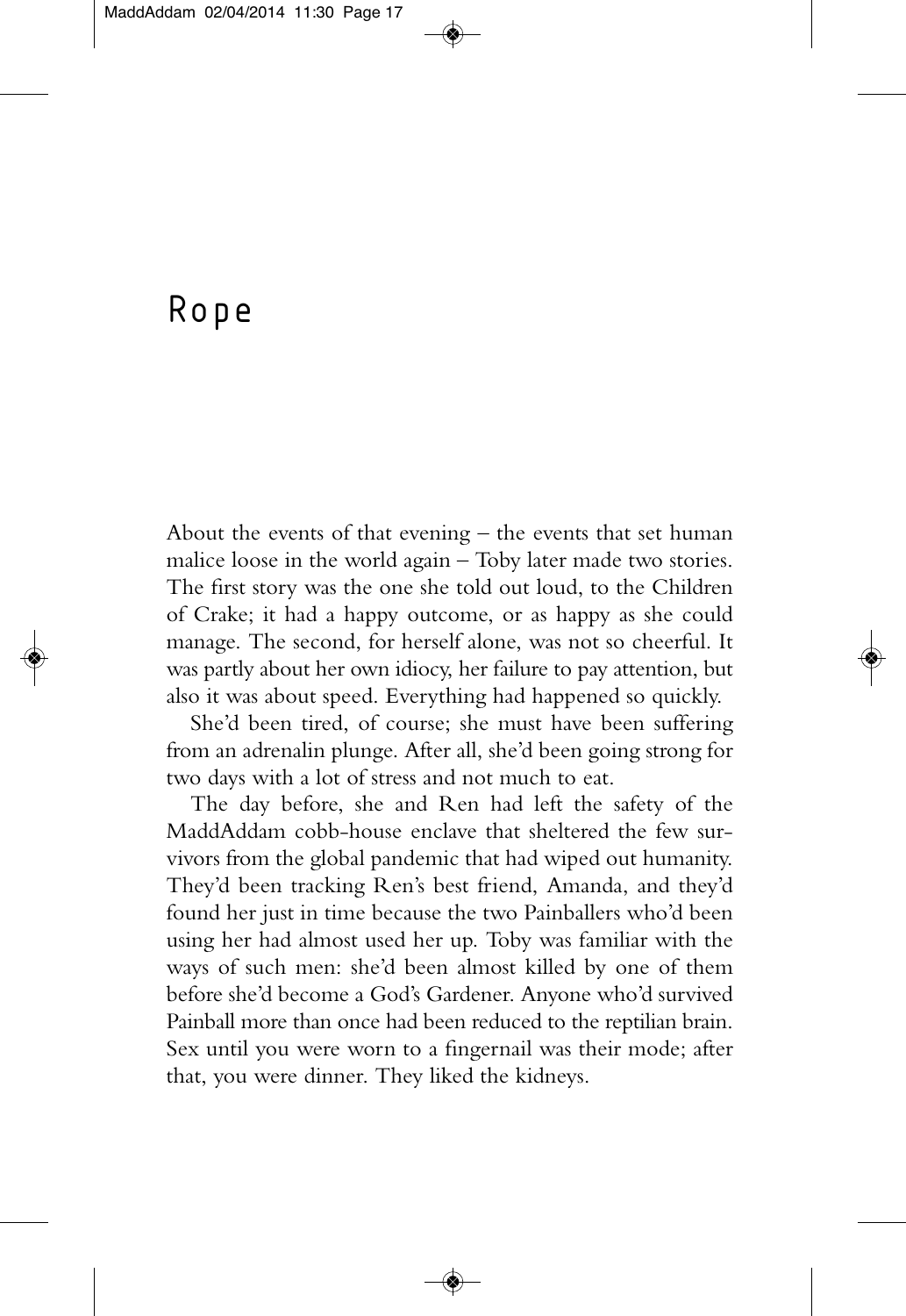Toby and Ren had crouched in the shrubbery while the Painballers argued over the rakunk they were eating, and whether to attack the Crakers, and what to do next with Amanda. Ren had been scared silly; Toby hoped she wouldn't faint, but she couldn't worry about that because she was nerving herself to fire. Which to shoot first, the bearded one or the shorthair? Would the other have time to grab their spraygun? Amanda wouldn't be able to help, or even run: they had a rope around her neck, with the other end tied to the leg of the bearded one. A wrong move by Toby, and Amanda would be dead.

Then a strange man had shambled out of the bushes, sunburnt and scabby and naked and clutching a spraygun, and had almost shot everyone in sight, Amanda included. But Ren had screamed and run into the clearing, and that had been enough of a distraction. Toby had stepped out, rifle aimed; Amanda had torn free; and the Painballers had been subdued with the aid of some groin kicks and a rock, and tied up with their own rope and with strips torn from the pink AnooYoo Spa top-to-toe sun coverup that Toby had been wearing.

Ren had then busied herself with Amanda, who was possibly in shock, and also with the scabby naked man, whom she called Jimmy. She'd wrapped him up in the rest of the top-totoe, talking to him softly; it seemed he was a long-ago boyfriend of hers.

Now that things were tidier, Toby had felt she could relax. She'd steadied herself with a Gardener breathing exercise, timing it to the soothing rhythm of the nearby waves – *wish-wash*, *wishwash* – until her heart had slowed to normal. Then she'd cooked a soup.

And then the moon had risen.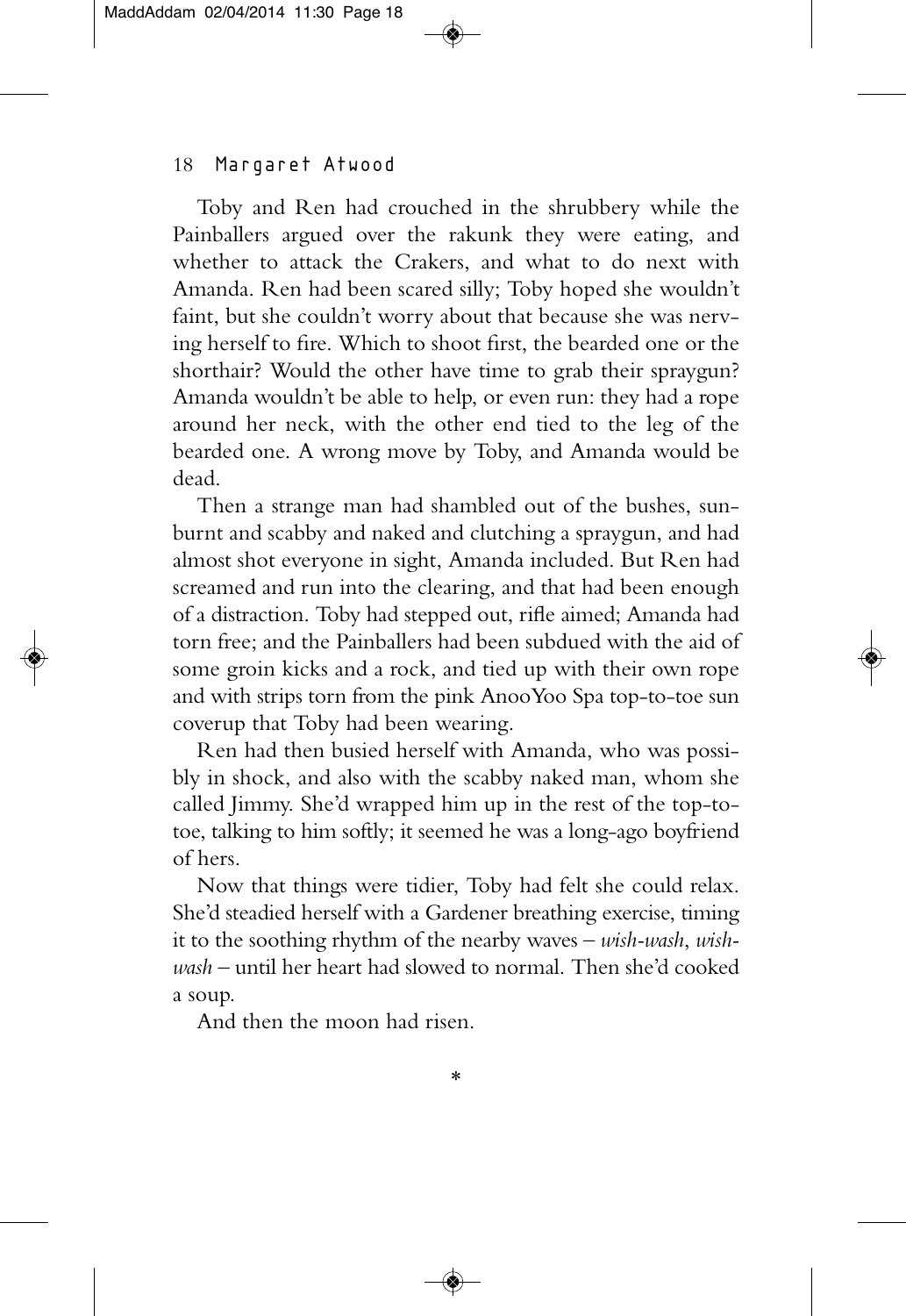The rising moon signalled the beginning of the God's Gardeners Feast of Saint Julian and All Souls: a celebration of God's tenderness and compassion for all creatures. *The universe is held in the hollow of His hand, as Saint Julian of Norwich taught us in her mystic vision so long ago. Forgiveness must be offered, loving kindness must be practised, circles must be unbroken. All souls means all, no matter what they may have done. At least from moonrise to moonset.*

Once the Gardener Adams and Eves taught you something, you stayed taught. It would have been next to impossible for her to kill the Painballers on that particular night – butcher them in cold blood, since by that time the two of them were firmly roped to a tree.

Amanda and Ren had done the roping. They'd been to Gardener school together where they'd done a lot of crafts with recycled materials, so they were proficient at knotwork. Those guys looked like macramé.

On that blessed Saint Julian's evening, Toby had set the weap onry to one side – her own antiquated rifle and the Painballers' spraygun, and Jimmy's spraygun as well. Then she'd played the kindly godmother, ladling out the soup, dividing up the nutrients for all to share.

She must have been mesmerized by the spectacle of her own nobility and kindness. Getting everyone to sit in a circle around the cozy evening fire and drink soup together – even Amanda, who was so traumatized she was almost catatonic; even Jimmy, who was shivering with fever and talking to a dead woman who was standing in the flames. Even the two Painballers: did she really think they would have a conversion experience and start hugging bunnies? It's a wonder she didn't sermonize as she doled out the bone soup. *Some for you, and some for you, and some for you! Shed the hatred and viciousness! Come into the circle of light!*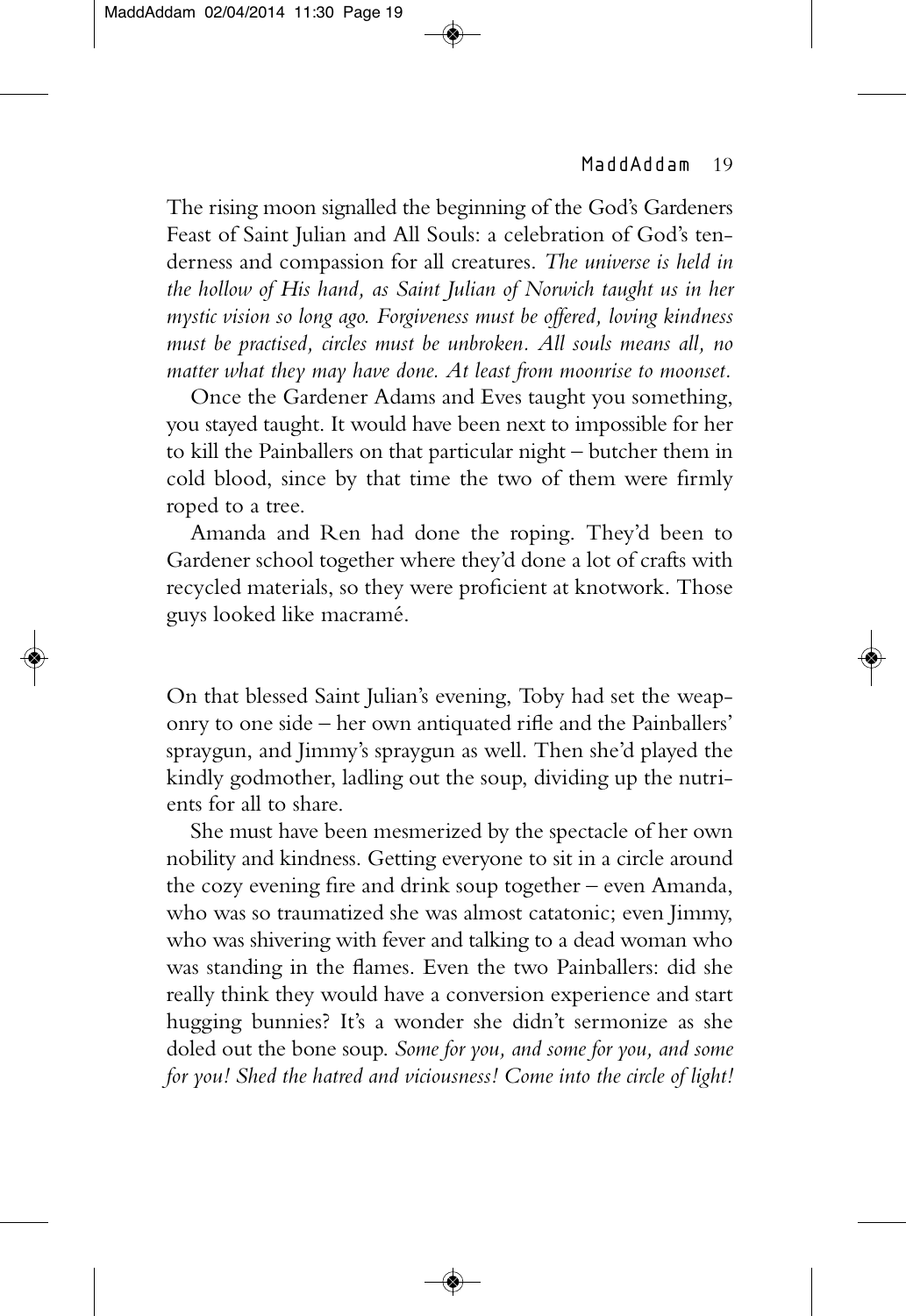#### 20 Margaret Atwood

But hatred and viciousness are addictive. You can get high on them. Once you've had a little, you start shaking if you don't get more.

As they were eating the soup, they'd heard voices approaching through the shoreline trees. It was the Children of Crake, the Crakers – the strange gene-spliced quasi-humans who lived by the sea. They were filing through the trees, carrying pitch-pine torches and singing their crystalline songs.

Toby had seen these people only briefly, and in daytime. Gleaming in the moonlight and the torchlight, they were even more beautiful. They were all colours – brown, yellow, black, white – and all heights, but each was perfect. The women were smiling serenely; the men were in full courtship mode, holding out bunches of flowers, their naked bodies like a fourteen-yearold's comic-book rendition of how bodies ought to be, each muscle and ripple defined and glistening. Their bright blue and unnaturally large penises were wagging from side to side like the tails of friendly dogs.

Afterwards, Toby could never quite remember the sequence of events, if you could call it a sequence. It had been more like a pleebland street brawl: rapid action, tangled bodies, a cacophony of voices.

*Where is the blue? We can smell the blue! Look, there is Snowman! He is thin! He is very sick!*

Ren: *Oh shit, it's the Crakers. What if they want . . . Look at their . . . Crap!*

The Craker women, spotting Jimmy: *Let us help Snowman! He needs us to purr!*

The Craker men, sniffing Amanda: *She is the blue one! She*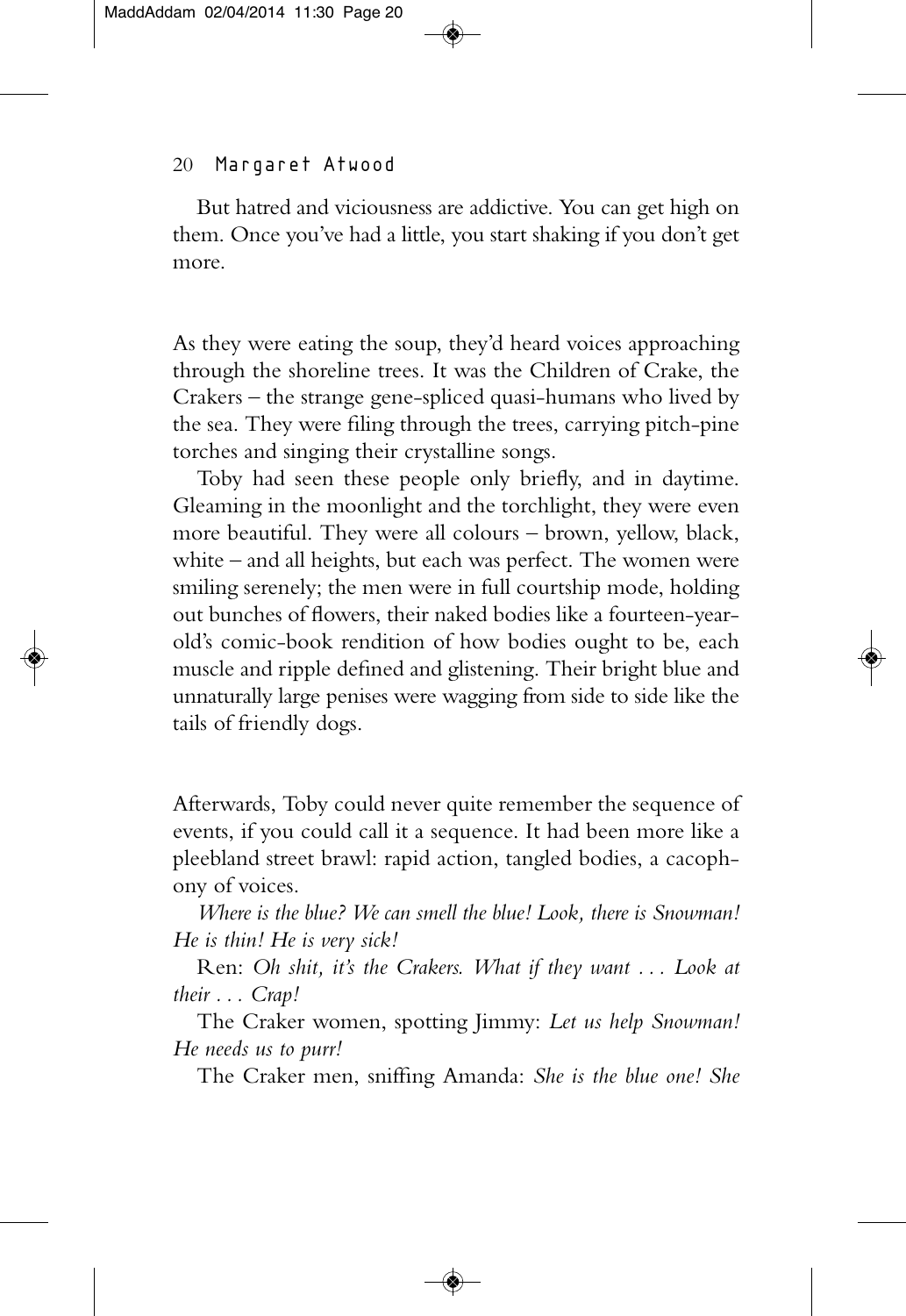*smells blue! She wants to mate with us! Give her the flowers! She will be happy!*

Amanda, scared: *Stay away! I don't . . . Ren, help me!* Four large, beautiful, flower-toting naked men close in on her. *Toby! Get them away from me! Shoot them!*

The Craker women: *She is sick. First we have to purr on her. To make her better. And give her a fish?*

The Craker men: *She is blue! She is blue! We are happy! Sing to her!*

*The other one is blue also.*

*That fish is for Snowman. We must keep that fish.*

Ren: *Amanda, maybe just take the flowers, or they might get mad or something . . .*

Toby, her voice thin and ineffectual: *Please, listen, stand back, you're frightening . . .*

*What is this? Is this a bone?* Several of the women, peering into the soup pot: *Are you eating this bone? It smells bad.*

*We do not eat bones. Snowman does not eat bones, he eats a fish. Why do you eat a smelly bone?*

*It is Snowman's foot that is smelling like a bone. A bone left by vultures. Oh Snowman, we must purr on your foot!*

Jimmy, feverish: *Who are you? Oryx? But you're dead. Everyone's dead. Everyone in the whole world, they're all dead ...* He starts crying.

*Do not be sad, Oh Snowman. We have come to help.*

Toby: *Maybe you shouldn't touch . . . that's infected . . . he needs . . .* Jimmy: *Ow! Fuck!*

*Oh Snowman, do not kick. It will hurt your foot.* Several of them begin to purr, making a noise like a kitchen mixer.

Ren, calling for help: *Toby! Toby! Hey! Let go of her!*

Toby looks over, across the fire: Amanda has disappeared in a flickering thicket of naked male limbs and backs. Ren throws herself into the sprawl and is quickly submerged.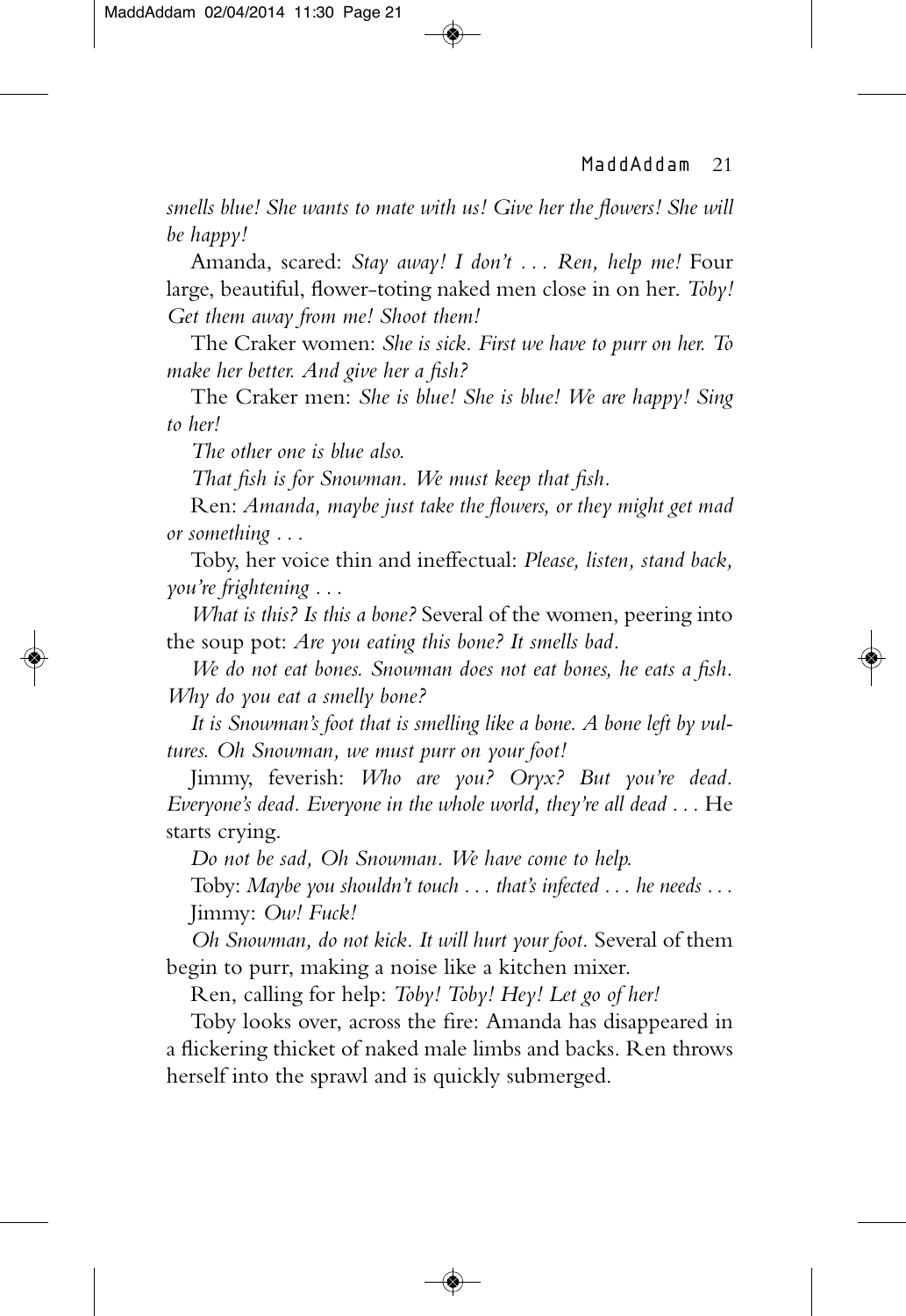Toby: *Wait! Don't . . . Stop that!* What should she do? This is a major cultural misunderstanding. If only she had a pail of cold water!

Muffled cries. Toby rushes to help, but then:

One of the Painballers: *Hey you! Over here!*

*These ones smell very bad. They smell like dirty blood. Where is the blood?*

*What is this? This is a rope. Why are they tied up with a rope?*

*Snowman showed us* rope *before, when he lived in a tree.* Rope *is*

*for making his house. Oh Snowman, why is the rope tied to these men? This rope is hurting these ones. We must take it away.*

A Painballer: *Yeah, that's right. We're in fucking agony.* (Groans.) Toby: *Don't touch them, they'll . . .*

The second Painballer: *Fucking hurry up, Blueballs, before that old bitch . . .*

Toby: *No! Don't untie . . . Those men will . . .*

But it was already too late. Who knew the Crakers could be so quick with knots?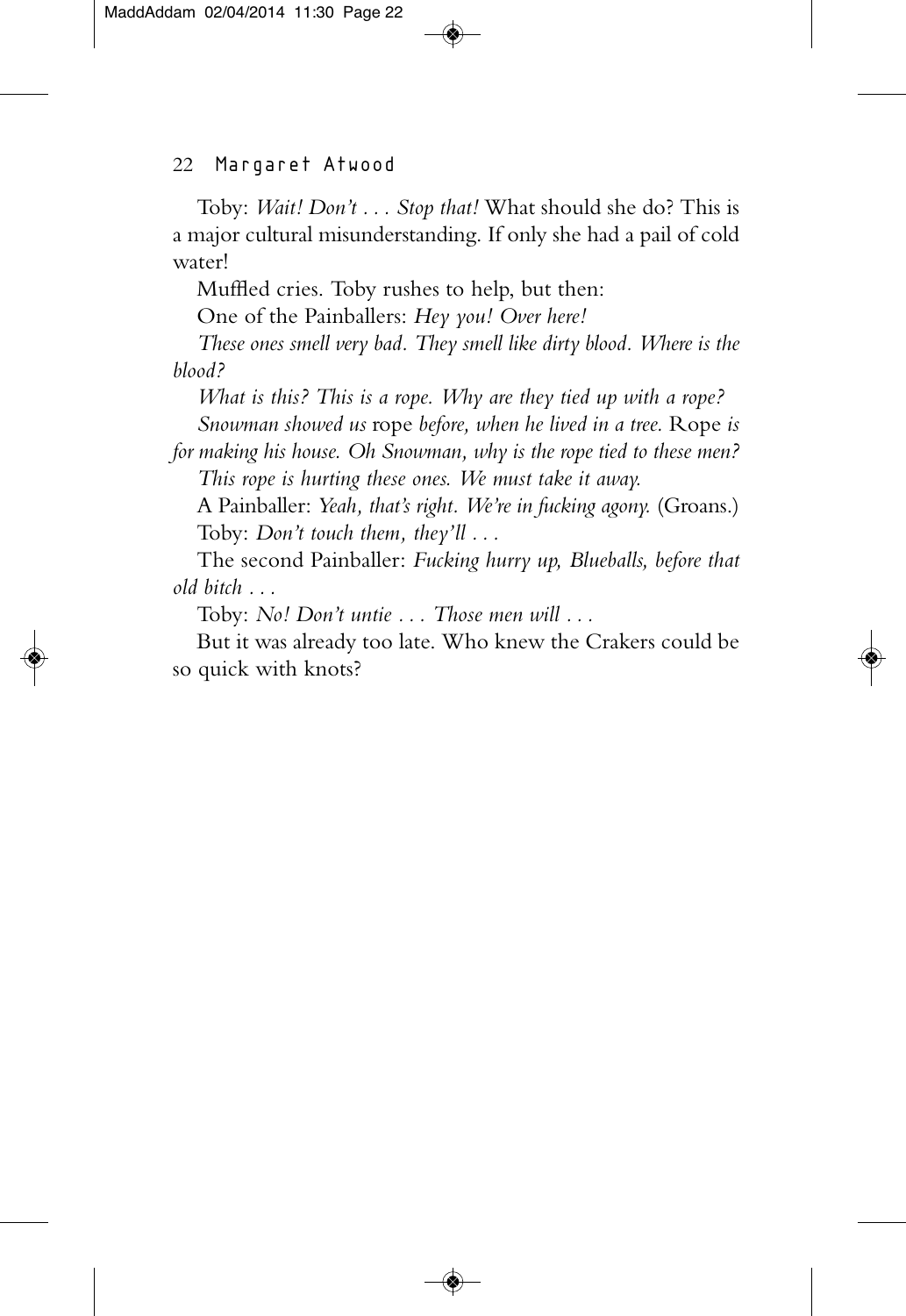#### Procession

The two men were gone into the darkness, leaving behind them a snarl of rope and a scattering of embers. Idiot, Toby thought. You should have been merciless. Bashed their heads in with a rock, slit their throats with your knife, not even wasted any bullets on them. You were a dimwit, and your failure to act verges on criminal negligence.

It was hard to see – the fire was fading – but she made a quick inventory: at least her rifle was still there, a small mercy. But the Painballer spraygun was missing. Pinhead, she told herself. So much for your Saint Julian and the loving kindness of the universe.

Amanda and Ren were clinging to each other and crying, with several of the beautiful Craker women stroking them anxiously. Jimmy had toppled over and was talking to a bed of coals. The sooner they could all get back to the MaddAddam cobb house, the better, because they were sitting ducks out here in the dark. The Painballers might come back for the remaining weapons, and if that happened it was already clear to Toby that these Crakers would be no help. *Why did you hit me? Crake will be angry! He will send a thunder!* If she downed a Painballer, the Crakers would throw themselves between her and the finishing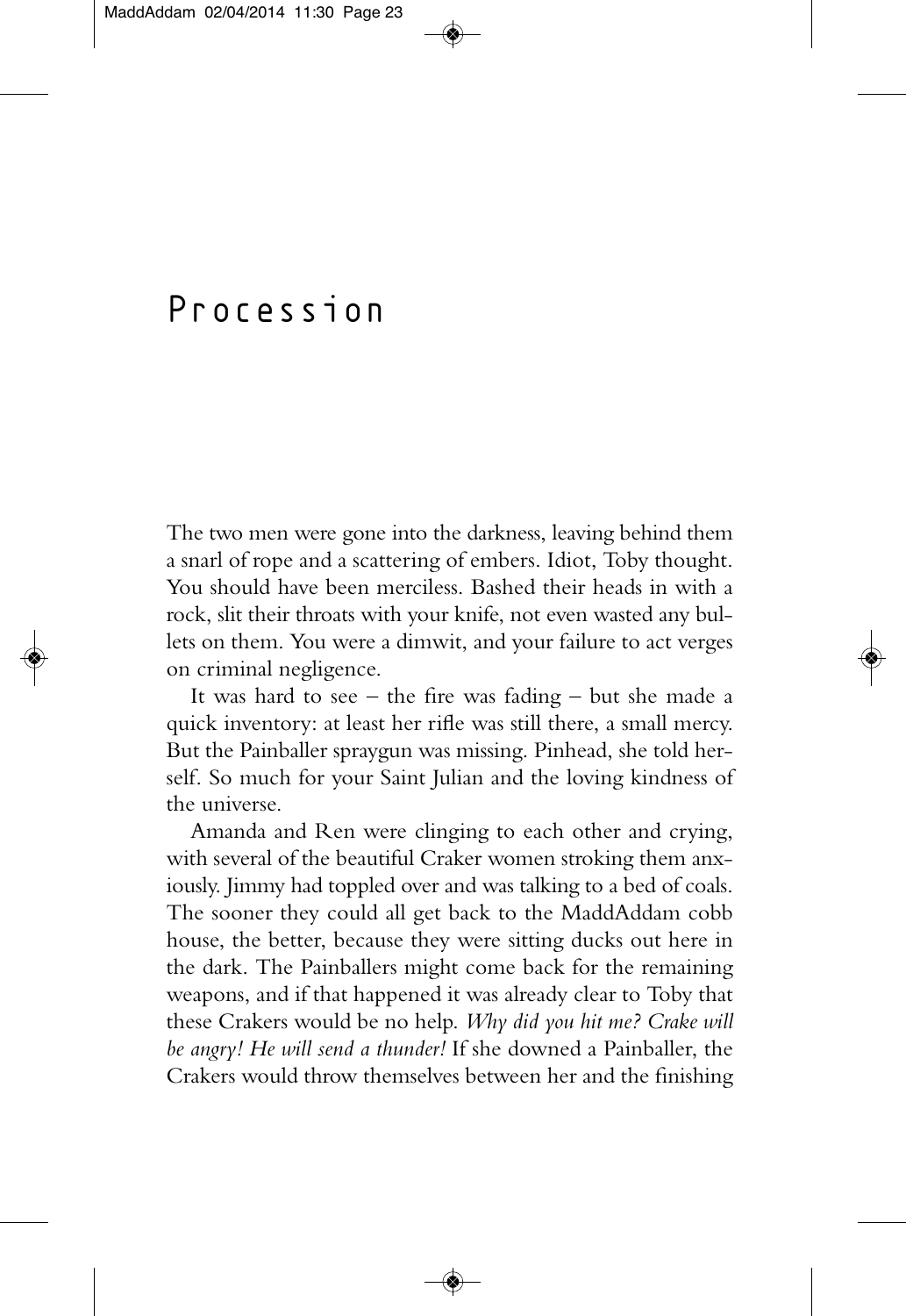shot. *Oh, you have made bang, a man fell down, there is a hole in him, blood is coming out! He is hurt, we must help him!*

But even if the Painballers held off for the moment, there were other predators in the forest. The bobkittens, the wolvogs, the liobams; worse, the enormous feral pigs. And now, with the people gone from the cities and roads, who knew how soon the bears would begin to come down from the north?

'We need to go now,' she told the Crakers. Several heads turned, several sets of green eyes were looking at her. 'Snowman must come with us.'

The Crakers all started talking at once. 'Snowman must stay with us! We must put Snowman back into his tree.' 'That is what he likes, he likes a tree.' 'Yes, only he can talk with Crake.' 'Only he can tell the words of Crake, about the Egg.' 'About the chaos.' 'About Oryx, who made the animals.' 'About how Crake made the chaos go away.' 'Good, kind Crake.' They began singing.

'We need to get medicine,' said Toby desperately. 'Otherwise, Jimmy – otherwise, Snowman might die.' Blank stares. Did they even understand what dying was?

'What is a *Jimmy*?' Puzzled frowns.

She'd made an error: wrong name. 'Jimmy is another name for Snowman.'

'Why?' 'Why is it another name?' 'What does a *Jimmy* mean?' This seemed to interest them much more than death. 'Is it the pink skin on Snowman?' 'I want a Jimmy too!' This last from a small boy.

How to explain? 'Jimmy is a name. Snowman has two names.'

'His name is Snowman-the-Jimmy?'

'Yes,' said Toby, because it was now.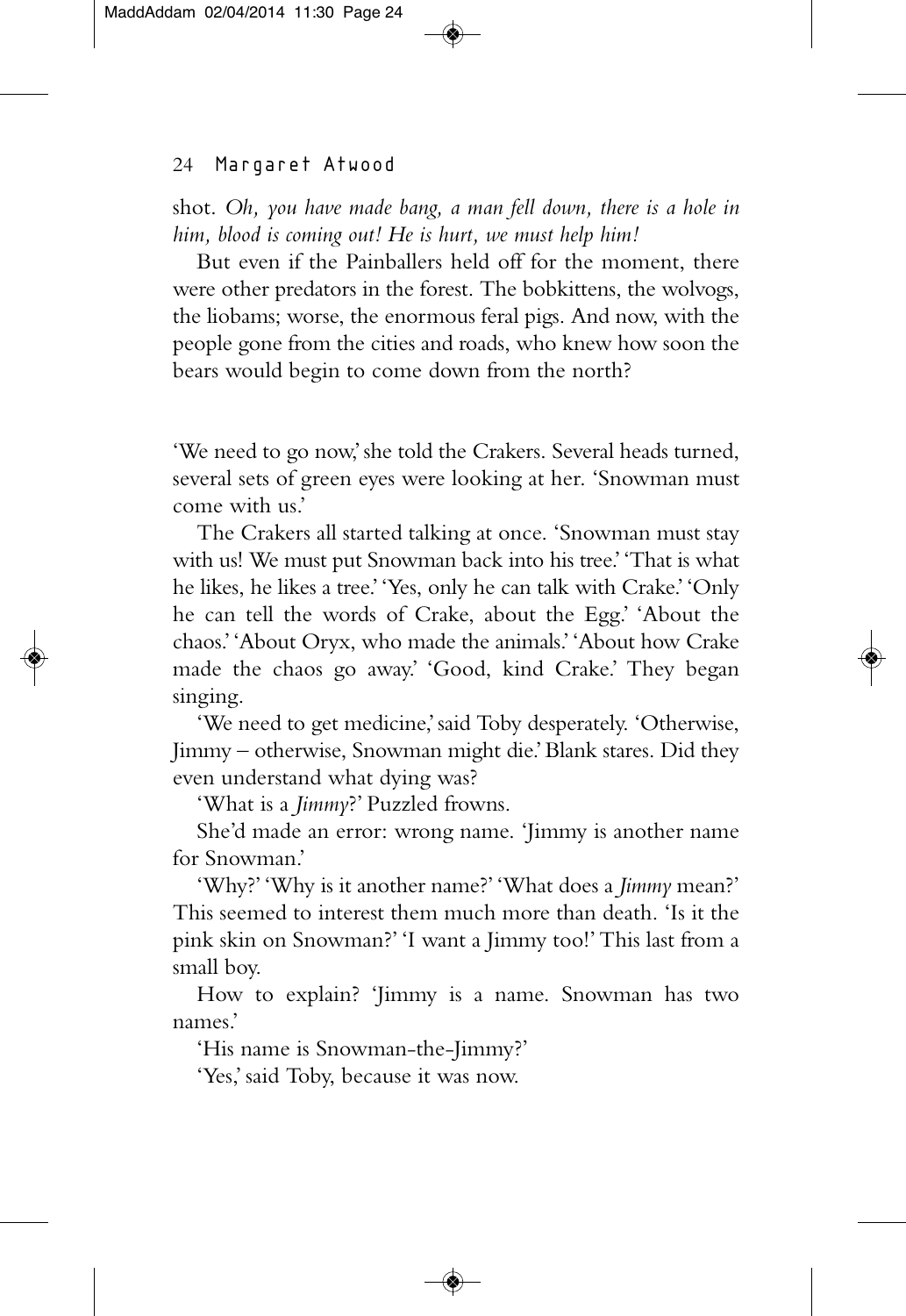'Snowman-the-Jimmy, Snowman-the-Jimmy,' they repeated to one another.

'Why are there two?' one asked, but the others had switched their attention to the next bewildering word. 'What is *medicine*?'

'Medicine is something to help Snowman-the-Jimmy get better,' she ventured. Smiles: they liked that idea.

'Then we will come too,' said the one who seemed in charge – a tall, brownish-yellow man with a Roman nose. 'We will carry Snowman-the-Jimmy.'

Two of the Craker men lifted Jimmy easily. Toby was alarmed by his eyes: by the thin slits of white shining between his lids. 'Flying,' he said as the Crakers swung him into the air.

Toby found Jimmy's spraygun and gave it to Ren to carry, clicking the safety on first: the girl didn't know how to use the thing – why would she? – but it would be sure to come in handy later on.

She'd assumed that only the two Craker volunteers would come back to the cobb house, but the whole crowd tagged along, children included. They all wished to be close to Snowman. The men took turns carrying him; the rest held their torches high, singing from time to time in their eerie waterglass voices.

Four of the women walked with Ren and Amanda, patting them and touching their arms or hands. 'Oryx will take care of you,' they said to Amanda.

'Don't let any of those blue dicks fucking touch her again,' said Ren to them fiercely.

'What is *blue dicks*?' they asked, bewildered. 'What is *fucking touch*?'

'Just don't, or else,' said Ren. 'Or it's trouble!'

'Oryx will make her happy,' said the women, though they sounded unsure. 'What is *trouble*?'

'I'm okay,' said Amanda faintly to Ren. 'What about you?'